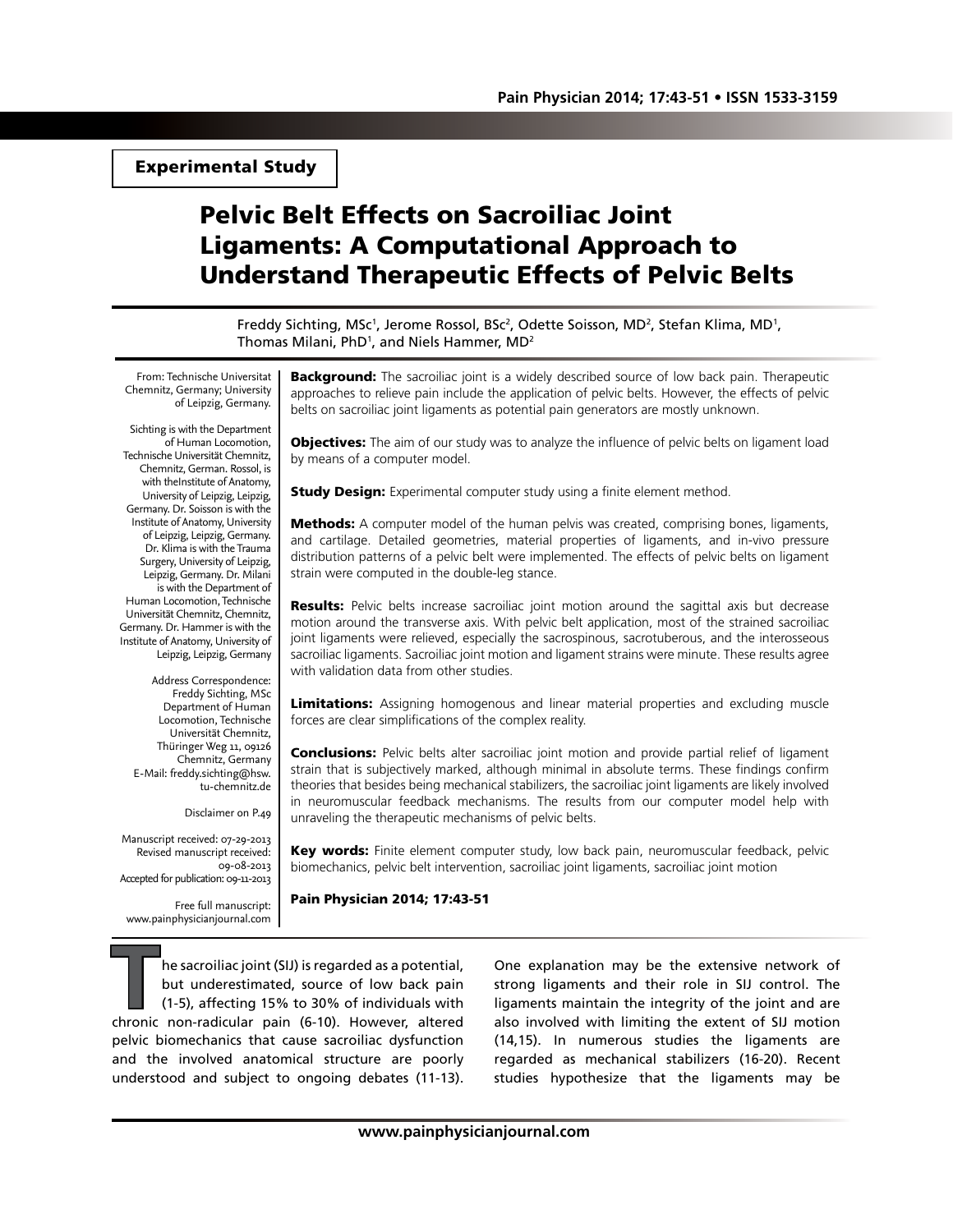involved in sensory-motor control (18,21-25). These theories of ligament function are based on anatomical examinations and SIJ motion analysis. However, the aforementioned studies lack details on the loads transferred to the ligaments in SIJ motion.

Taking into account data on SIJ rotation of 2 to 4 degrees in body donors (26-28), Buford and coworkers (29) showed that this range of motion is potentially beyond the limits of physiological loading. Consequently, the ligaments could serve as potential pain generators, considering the nociceptive elements located inside the SIJ and the ligaments (30-33).

One strategy of conservative treatment of SIJ dysfunction is the use of pelvic belts (21). Recent studies determined the influence of pelvic compression on stability (20,34,35) and motor control (22,36). The described SIJ motion-reducing effects of pelvic belts led to the proposal that pelvic belts are also capable of relieving loaded ligaments. As yet, only one study has examined the influence of pelvic belts on ligament forces (37). Here, the simulation of pelvic belt effects revealed an unloading of the sacrotuberous ligaments, but also a loading of the sacrospinous ligaments. More data will help to understand how the ligaments are strained during pelvic belt application.

This study analyzes SIJ motion and ligament strain levels with and without pelvic belt application. A pelvic computer model was developed that comprises detailed bony, ligamentous, and cartilaginous structures. We hypothesize that pelvic belts alter SIJ motion such that the most loaded ligaments are relieved. This could be a potential explanation for ligament-related pain reducing effects of pelvic belts.

## **METHODS**

#### Geometry Creation

A finite element model of a pelvic ring of one male subject (29 years, body height 185 cm, body weight 69 kg) was established from computed tomography (Somatom® Volume ZoomScanner, Siemens AG, Erlangen, Germany; slice thickness = 0.5 mm, 777 slices). AMIRA 3.1.1 (VSG, Burlington, MA, USA) was used for semiautomatic segmentation of the bony geometries of the sacrum and both ilia, as well as the fifth lumbar vertebra and the cranial ends of both femora. The raw geometric data of all bones were then converted into so-called solid parts. Next, the single solid parts were assembled into a complete bony pelvis model by means of Geomagic software solutions (Geomagic, Morrisville, NC, USA). The gaps between the symphysis, the femora and the acetabulum, and the ventral portion of the SIJ were fused together by solid parts and defined as cartilage tissue. Finally, the assembly was imported into ANSYS Workbench (ANSYS, Inc., Canonsburg, PA, USA; Fig. 1). A total number of 210 spring elements



Fig. 1. *Assembly drawing of the finite element model in the frontal view. The pelvic model consisted of detailed geometries from a computed tomography dataset of one healthy 29-year-old male and the ligament data on the basis of previous studies on the iliotibial tract. Both coxal bones, the sacrum and coccyx, the fifth lumbar vertebra, the proximal ends of both femora, and the connecting joint surfaces were integrated. A total of 210 spring elements represented the general fiber alignment of the sacroiliac joint ligaments.*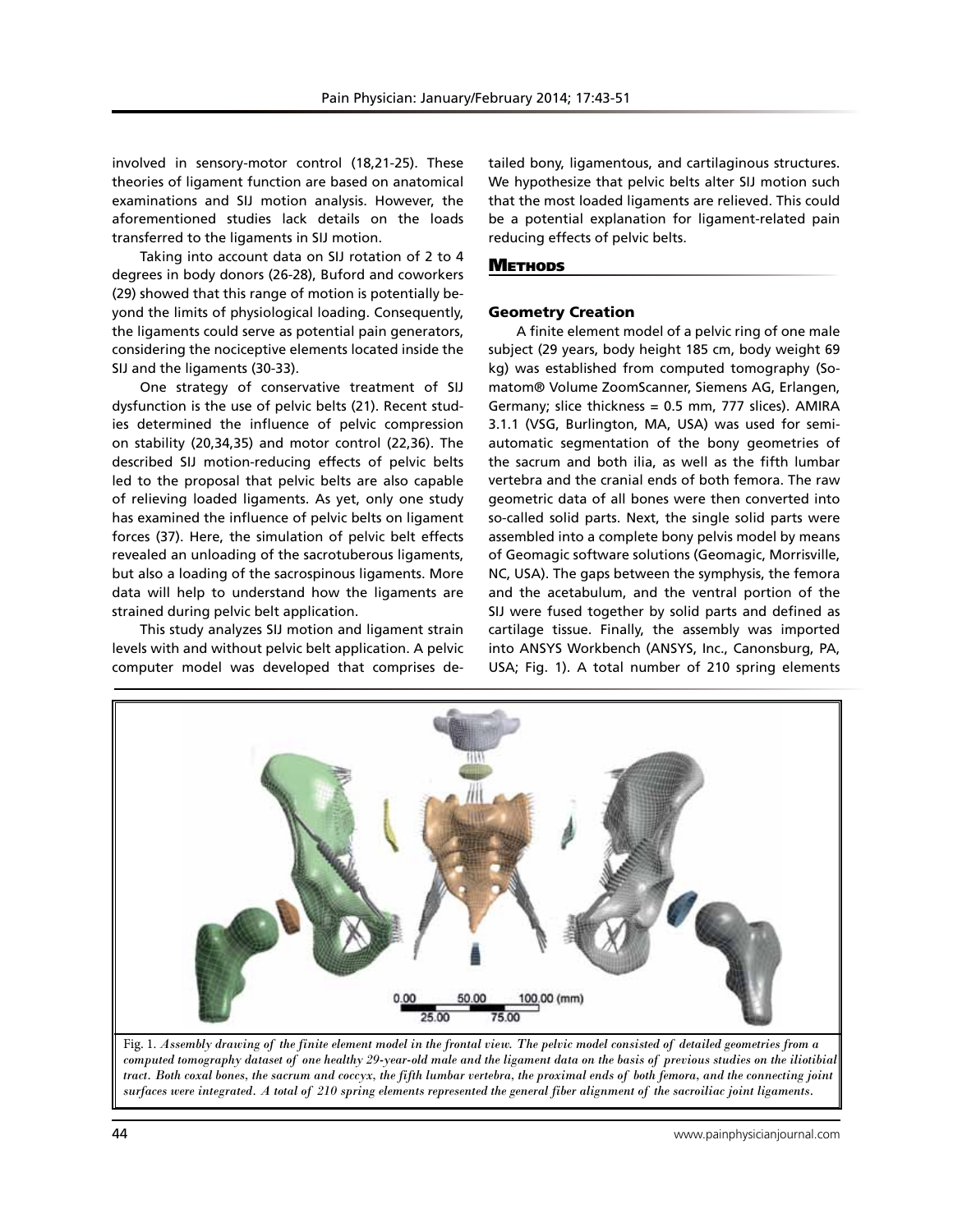were integrated, representing the ligaments and the obturator membrane. The number of spring elements representing each ligament is found in Table 1. All ligaments were modeled as a collection of truss elements, which exhibit stiffness only in tension and no resistance to compression force. The anatomical orientations and the mean cross sectional areas of the ligaments were chosen based on our own investigations (38-40).

#### Mesh Generation

All modeled bones were meshed with tetrahedral elements to create solid meshes. Mesh refinement studies were performed to reach optimal element size. The refinement was defined to be completed when a change in element size caused a maximum change of 5% in the analytical solutions (41). The final finite element model contained 151,642 nodes and 87,233 elements. The mean *element quality,* providing a composite quality metric that ranges between 0 and 1, was given as 0.75, indicating a good mesh quality.

## Material Properties

The mechanical behavior of all tissues was simplified and represented as homogeneous, isotropic, and linearly elastic. Bony and cartilaginous element properties were chosen in accordance with previous pelvic models (42) and baseline material properties of ligaments were se-

lected from our own studies of iliotibial tract specimens (43,44). Table 2 provides detailed information about the material properties and number of elements of all tissues used for the finite element model.

#### Boundary Conditions

To investigate the influence of a pelvic belt on SIJ motion and associated ligament strain during doubleleg stance, we applied the following boundary conditions: First, we fixed an area (960 mm²) of the ventral surface of sacrum between the first and second sacral vertebra. To simulate the double-leg stance position, an axial compressive force of 250 N was applied to the sacral promontory, and another axial compressive force of 250 N was applied to both femora (125 N each). Additionally, in-vivo pressure distribution measurements (pedar system, novel GmbH, Munich, Germany) were performed on one healthy male person (age 26 years, body height 190 cm, body weight 80 kg; Fig. 2A and B). These data were integrated into the finite element model to simulate the compression effect of the pelvic belt (SacroLoc, Bauerfeind AG, Zeulenroda-Triebes, Germany).

## Data Analysis and Validation

SIJ motion was determined by measuring the displacement of defined marks on the sacrum and the

| Ligament        | <b>Number</b><br>of Spring<br><b>Elements</b> | <b>Loading Scenario without Pelvic</b><br>Belt |                                     | <b>Loading Scenario with Pelvic Belt</b>      |                                        |                                               |                                                 |
|-----------------|-----------------------------------------------|------------------------------------------------|-------------------------------------|-----------------------------------------------|----------------------------------------|-----------------------------------------------|-------------------------------------------------|
|                 |                                               | <b>Strained</b>                                | <b>Slackened</b>                    | <b>Remained</b><br><b>Strained</b>            | <b>Strained to</b><br><b>Slackened</b> | <b>Slackened to</b><br><b>Strained</b>        | <b>Remained</b><br><b>Slackened</b>             |
| $\parallel$ ASL | 26                                            | 3<br>$(0.00 \text{ to } 0.03\%)$               | 23<br>$(-0.22 \text{ to } -0.01\%)$ | $\mathbf{3}$<br>$(0.05 \text{ to } 0.09\%)$   | $\Omega$                               | $\mathfrak{D}$<br>$(0.02 \text{ to } 0.04\%)$ | 21<br>$(-0.27 \text{ to } -0.01\%)$             |
| ISL             | 15                                            | $(0.00 \text{ to } 0.12\%)$                    | 9<br>$(-0.14 \text{ to } -0.02\%)$  | 3<br>$(0.00 \text{ to } 0.09\%)$              | 3<br>$(-0.14 \text{ to } -0.06\%)$     | $(0.00\%)$                                    | $(-0.37 \text{ to } -0.05\%)$                   |
| <b>PSL</b>      | 20                                            | 16<br>$(0.00 \text{ to } 0.22\%)$              | $(-0.26 \text{ to } -0.03\%)$       | 12<br>$(0.03 \text{ to } 0.32\%)$             | $(-0.06 \text{ to } -0.02\%)$          | $(0.01 \text{ to } 0.30\%)$                   | $\Omega$                                        |
| LPSL            | $\overline{4}$                                | $\Omega$                                       | $(-0.14 \text{ to } -0.01\%)$       | $\Omega$                                      | $\Omega$                               | $\mathcal{P}$<br>$(0.01 \text{ to } 0.03\%)$  | $\mathfrak{D}$<br>$(-0.08 \text{ to } -0.03\%)$ |
| $\vert$ SS      | $\overline{4}$                                | $\overline{4}$<br>$(0.06 \text{ to } 0.08\%)$  | $\Omega$                            | $\overline{4}$<br>$(0.05 \text{ to } 0.06\%)$ |                                        | $\Omega$                                      | $\Omega$                                        |
| $\vert$ ST      | 5                                             | $(0.03 \text{ to } 0.07\%)$                    |                                     | $(0.02 \text{ to } 0.06\%)$                   | $^{(1)}$                               | $\theta$                                      | $\Omega$                                        |
| $ $ ILL         | 9                                             | $(0.01 \text{ to } 0.04\%)$                    | 6<br>$(-0.10 \text{ to } -0.02\%)$  | $\Omega$                                      | $(-0.15 \text{ to } -0.05\%)$          |                                               | 6<br>$(-0.14 \text{ to } -0.03\%)$              |

Table 1. *Sacroiliac joint ligament strain behavior of the initial double-leg stance scenario is compared to the application of a pelvic belt.* 

The total number of spring elements representing each one of the ligaments is given. Ligament strain behavior is presented as the number of spring elements being strained or slackened. Strained refers to a positive elongation, whereas a negative elongation is referred to as slackening. Respective strain levels are quoted in parentheses. ASL = anterior, ISL = interosseous, PSL = posterior, LPSL = long posterior sacroiliac ligament, SS = sacrospinous, ST = sacrotuberous, ILL = iliolumbar ligament.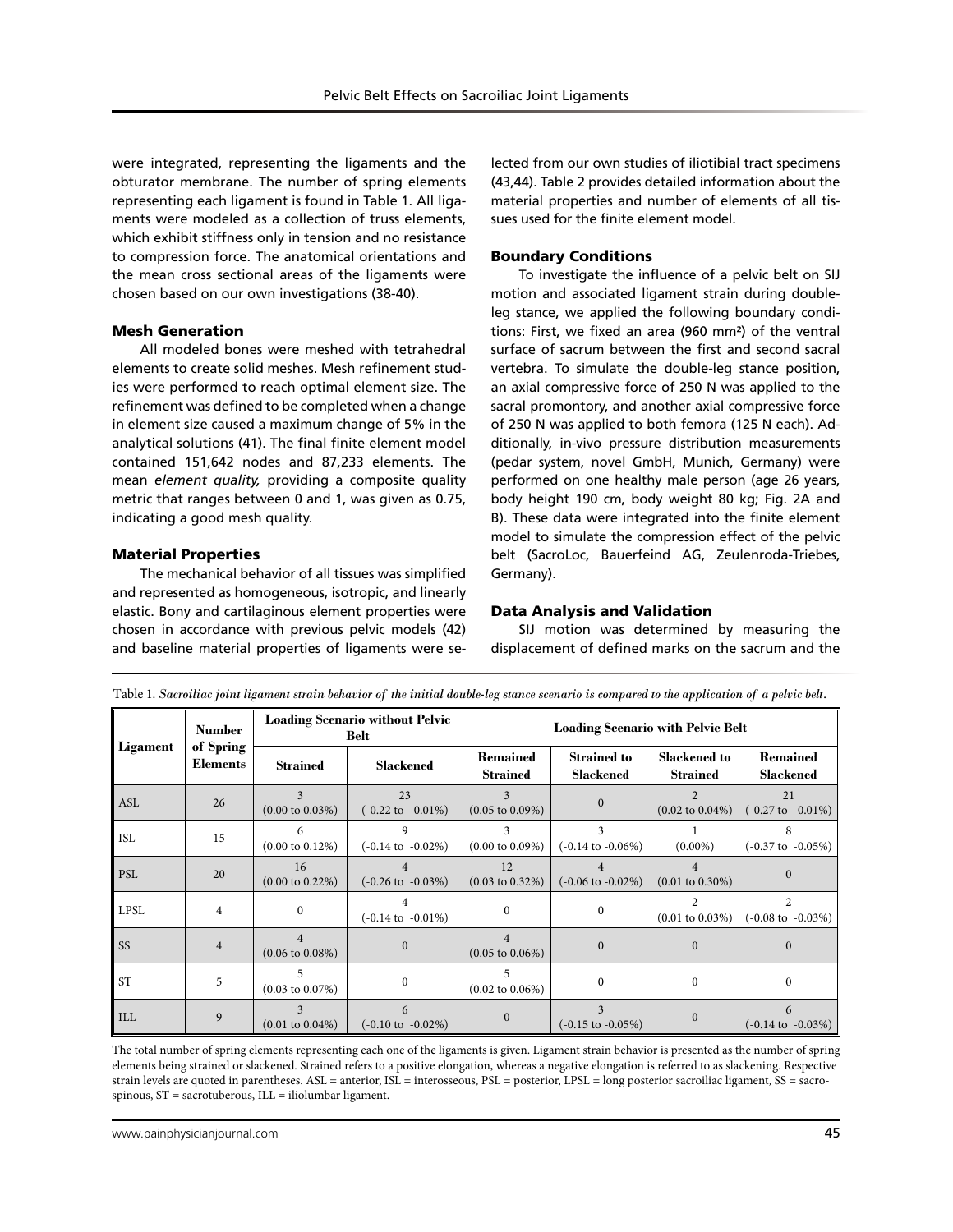| <b>Tissue</b>              | <b>Number</b><br>of<br><b>Elements</b> | Young's<br><b>Modulus</b><br>(MPa) | Poisson's<br>Ratio |  |
|----------------------------|----------------------------------------|------------------------------------|--------------------|--|
| <b>Bone</b>                |                                        | 11 000                             | 0.3                |  |
| Sacrum                     | 16 26 2                                |                                    |                    |  |
| Left ilium                 | 15 2 44                                |                                    |                    |  |
| Right ilium                | 14 204                                 |                                    |                    |  |
| 5th lumbar<br>vertebra     | 8612                                   |                                    |                    |  |
| Left femur                 | 2870                                   |                                    |                    |  |
| Right femur                | 2799                                   |                                    |                    |  |
| Cartilage                  |                                        | 150                                | 0.3                |  |
| Left articular<br>surface  | 3 2 2 2                                |                                    |                    |  |
| Right articular<br>surface | 3 1 4 9                                |                                    |                    |  |
| Intervertebral<br>disc     | 4 4 0 2                                |                                    |                    |  |
| Pubic symphysis            | 1673                                   |                                    |                    |  |
| Left femur                 | 6 3 1 5                                |                                    |                    |  |
| Right femur                | 8 4 8 1                                |                                    |                    |  |
| Ligament                   | 210                                    | 350                                |                    |  |

Table 2. *Homogenous and linear material properties were assigned to the ligaments and the bones of the pelvis.* 

Young's modulus, as a measure of stiffness, represents the ratio of stress to strain under an elastic deformation. Poisson's ratio, as a measure of elasticity, describes the ratio of transverse strain to axial strain. The number of elements and material properties are given for each of the modeled structures.

100.00 (mm) 75.00 Fig. 2. *The data on pelvic compression was recorded in one healthy 26 year-old male by means of a pressure measuring system. (A) and (B) show the in-vivo setup in the volunteer. (C) depicts the resultant force vectors that were added to the computer model as boundary conditions to simulate the pelvic belt effects.* 

right ilium referring to the goniometric method described by Vleeming et al (45). The strain level of each ligament was then calculated. The term "strain" will be used to describe a positive strain level, whereas a negative strain level will be referred to as "slackening." The numeric model was validated indirectly using the data from Varga et al (46) and Buford et al (29). Both studies fulfilled our requirements of comparable boundary conditions and applied forces

# **RESULTS**

# Pelvic Belts Alter SIJ Motion

The double-leg stance simulation without pelvic belt application provided a basic idea of the three-di-

mensional SIJ motion (Fig. 3). A rotation of the sacrum and the ilium around the transverse axis was observed. Additionally, the coxal bones rotated around a sagittal axis. The latter rotation can be described as an inward tilt of both iliac bones. When simulating pelvic belt application, the initial SIJ motion was altered as shown in Fig. 3.

# Pelvic Belts Relieve Most Strained SIJ Ligaments

The effect of the pelvic belt was also reflected in the ligaments and the respective strain levels. The anterior, interosseous, posterior, and long posterior sacroiliac ligaments and the iliolumbar ligaments showed alignment- and region-dependent strain behavior. There-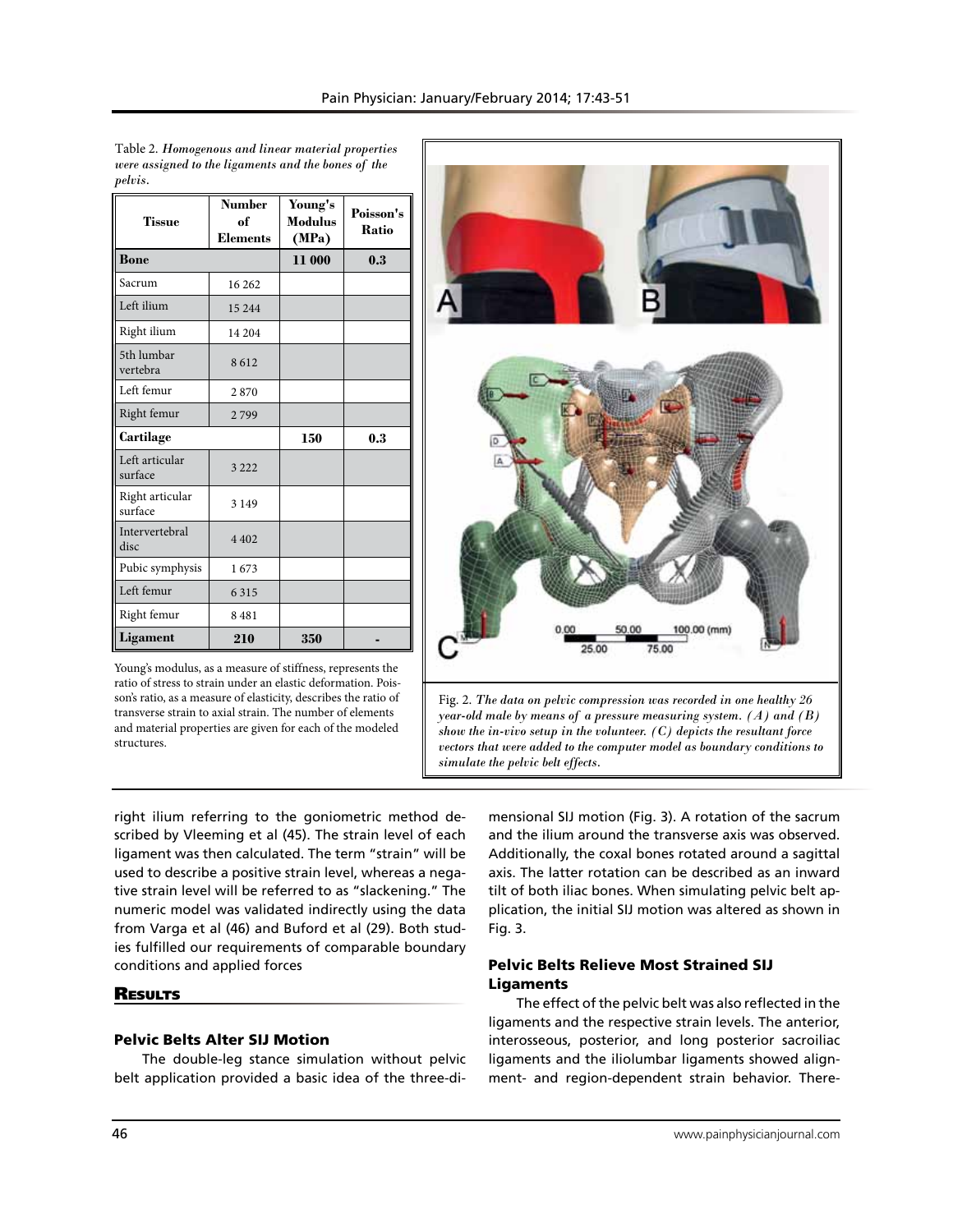

fore, it was impossible to quote averaged ligament strains at this point. Instead, a quantitative description of the ligament strain behavior was given (strain levels were quoted in parentheses). For instance, the strain behavior of the interosseous ligaments (15 springs in our model) can be described as follows: Without pelvic belt application, 6 springs were strained (> 0.00 to 0.12%) and 9 springs were slackened (-0.14 to -0.02%). When the pelvic belt was applied, 3 springs remained strained (> 0.00 to 0.09%), 3 springs changed from a positive to a negative strain level (-0.14 to -0.06%), one spring changed from a slackened to a strained state (> 0.00%), and 8 springs remained slackened (-0.37 to -0.05%). In all of the strained interosseous ligaments, the strain levels decreased. The results for the anterior, posterior, and long posterior sacroiliac ligaments and the iliolumbar ligaments are summarized in Table 1. The sacrospinous and the sacrotuberous ligaments were strained homogeneously. During pelvic belt application, mean strain values for sacrospinous and sacrotuberous ligaments decreased from 0.072% to 0.059% and from 0.048% to 0.041%, respectively, compared to the scenario without pelvic belt application.

## Computer Simulation Shows Good Agreement with Literature

For the initial double-leg stance scenario, the displacements in our computer simulation agreed with the results from literature. Both our predictions and the experimental data from Varga et al (46) indicate minute displacements within the pelvic ring. SIJ motion and resultant pelvic ligament strains predicted by Buford and coworkers (29) were also consistent with our results. A summary of the validation data is shown in Table 3.

## **Discussion**

This is the first study to quantify the influence of a pelvic belt on SIJ motion and the region-dependent effects on ligament loads. Our results support the hypothesis that pelvic belts alter SIJ motion to the effect that the most loaded ligaments are relieved. In particular, the pelvic belt caused a decrease in SIJ rotation around the transverse axis and an increase around the sagittal axis. These findings are in accordance with in-vitro effects of pelvic belts, as shown by Vleeming et al (47). The reduced rotation around the transverse axis can be attributed to an additional lateral compression on the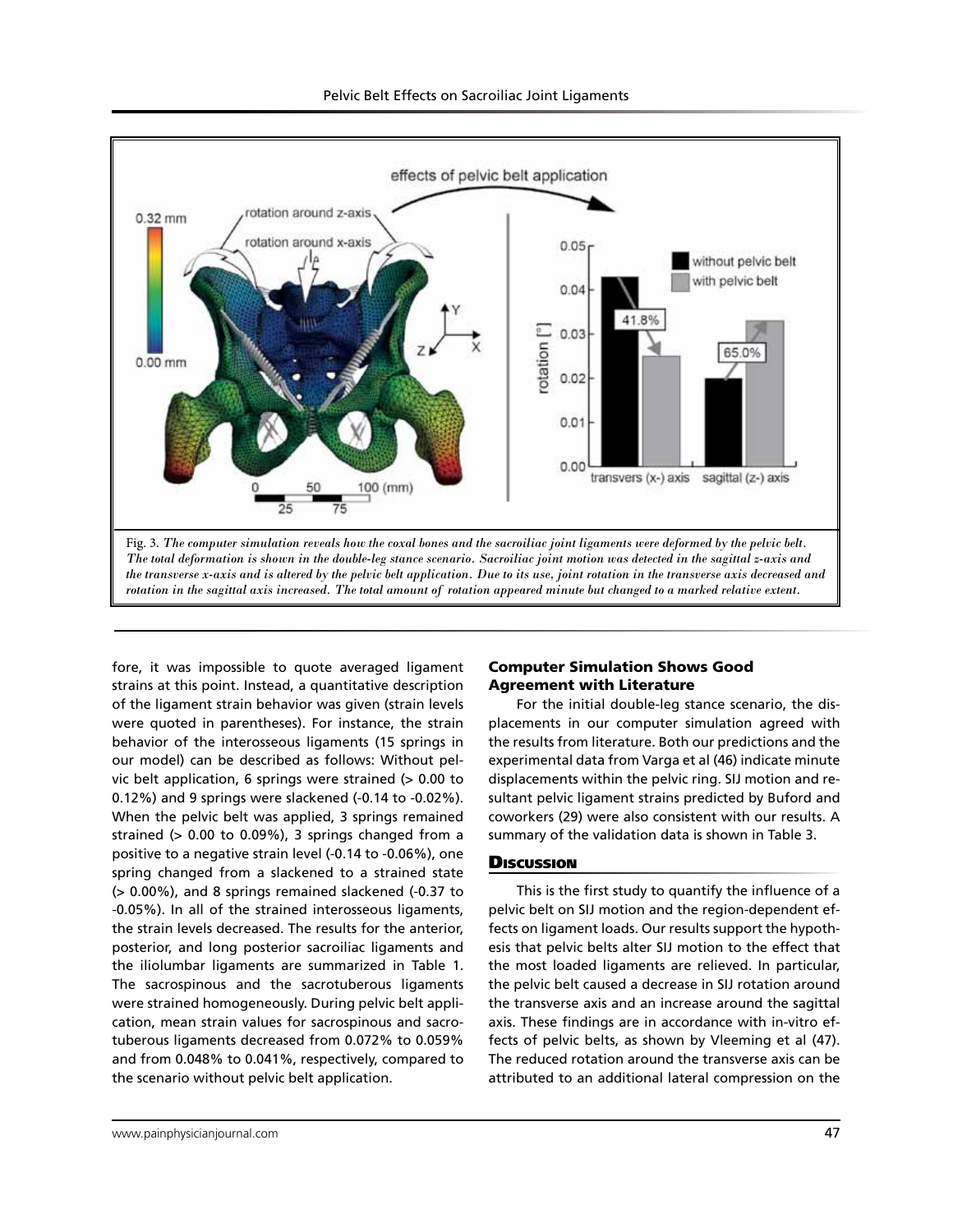| Literature        | Validation Data                                                                                                                                            | <b>Predicted</b><br><b>Results</b> | Actual<br><b>Results</b> |
|-------------------|------------------------------------------------------------------------------------------------------------------------------------------------------------|------------------------------------|--------------------------|
| Varga et al (46)  | Mean displacement of the sacrum relative to the innominate bone                                                                                            | $0.023$ mm                         | $0.003$ mm               |
| Varga et al (46)  | Mean displacement of pubic symphysis in the plane of its anterior surface and in a<br>horizontal line 1 cm below the inferior part of the symphyseal joint | $0.022$ mm                         | $0.001$ mm               |
| Buford et al (29) | Mean strain of sacrotuberous ligament for motion around transversal axis of 0.043°                                                                         | $0.05\%$                           | 0.08%                    |
| Buford et al (29) | Mean strain of sacrospinous ligament for motion around transversal axis of 0.043°                                                                          | 0.07%                              | 0.04%                    |

*Table 3. Validation of the computer model using data from Buford et al (29) and Varga et al (46). We compared mean displacements between defined anatomical landmarks and resulting ligament strain for motion around the transversal axis. Underlying boundary conditions and applied loads were similar to our settings.*

articular surfaces of the SIJ in the sense of force closure (36,48,49). In contrast, the increased inward tilt of the iliac bones in the frontal plane may be an effect of the lever arm of the pelvic belt. In our study, force application via the pelvic belt was localized mainly cranial to the articular surface and therefore above the center of rotation within the SIJ (50,51). Consequently, ligaments below the center of rotation tend to be further elongated, such as the caudal parts of the anterior and posterior sacroiliac ligaments. However, most of the ligaments were affected by the reduced SIJ motion around the transverse axis. The sacrospinous and sacrotuberous ligaments were relieved uniformly when a pelvic belt was applied. These results indirectly corroborate earlier findings that rotation around the transverse axis winds up and tenses the sacrospinous and sacrotuberous ligaments (12,45,52). Additionally, most interosseous, posterior, and long posterior sacroiliac ligaments, as well as the iliolumbar ligaments, were relieved. However, their strain values were non-uniform. These results appear to be realistic in the context of reports on various fiber directions of the interosseous and posterior sacroiliac ligament and the iliolumbar ligaments (17,38,40,51,53,54), and their function as multidirectional stabilizers (55). Concerning the sacrotuberous ligaments, our results are indicative with findings of Pel et al (37) who also determined an unloading of the sacrotuberous ligaments by coxal compression in a computational model. Yet, the results of Pel et al are hard to compare in general since their study only used one element to represent each of the ligaments and did not include the anterior and interosseous ligaments. A more advanced investigation of ligament load is provided by Eichenseer and coworkers (56). Their results show that during flexion, the most strained ligaments are the interosseous (about 3.5%), sacrospinous (about 3.5%), and sacrotuberous (about 2.0%) ligaments, supporting theories of the ligaments' stabilizing function

during SIJ flexion. The stated average ligament strains, however, do not coincide with our results, which are much smaller (0.01% to 0.3%). This may be attributed to different material properties, model accuracy, or to the different boundary conditions (57).

Also, the extent of SIJ motion differed markedly between our study and the data of others (26-28,58). As an example, the maximum SIJ rotation around the transverse axis found in our configuration was 0.05°, while it was up to 2.3° in the studies of Sturesson et al (27,28,58). This may be related to the fact that there is an inconsistency in the existing techniques for analyses of in vivo, in vitro, and computer-simulated SIJ motions. Thus, future studies are needed to assess reliable SIJ motion tracking during double-leg stance. However, our minute range of SIJ motion and resultant small strain levels are supported by previous in vitro and computational studies (46,59,60). Also, the relative effect of the pelvic belt can be stated as a marked alteration of SIJ rotation around the transverse and the sagittal axis with -41.8% and +65.0%, respectively.

These results support the findings of others that the ligaments are involved in sensory-motor control (48) and associated painful conditions of the SIJ (21,22,48). As mechanoreceptors are capable of detecting minute deformation changes, pelvic belt-altered SIJ motion changes might be experienced as substantial (48). As described elsewhere (61), tension of the interosseous, sacrospinous, and sacrotuberous ligaments increase muscle activation patterns, resulting in stiffening and compression of the SIJ in the sense of force closure. These findings indicate that in addition to being the region of potential pain generators, the SIJ ligaments may also be integrated in neuromuscular feedback loops. Relieved ligament strain levels result in a decrease or change of muscle activation (22,36,62). Previous studies found that muscle imbalance patterns of the hip muscles may cause low back pain (63). These theories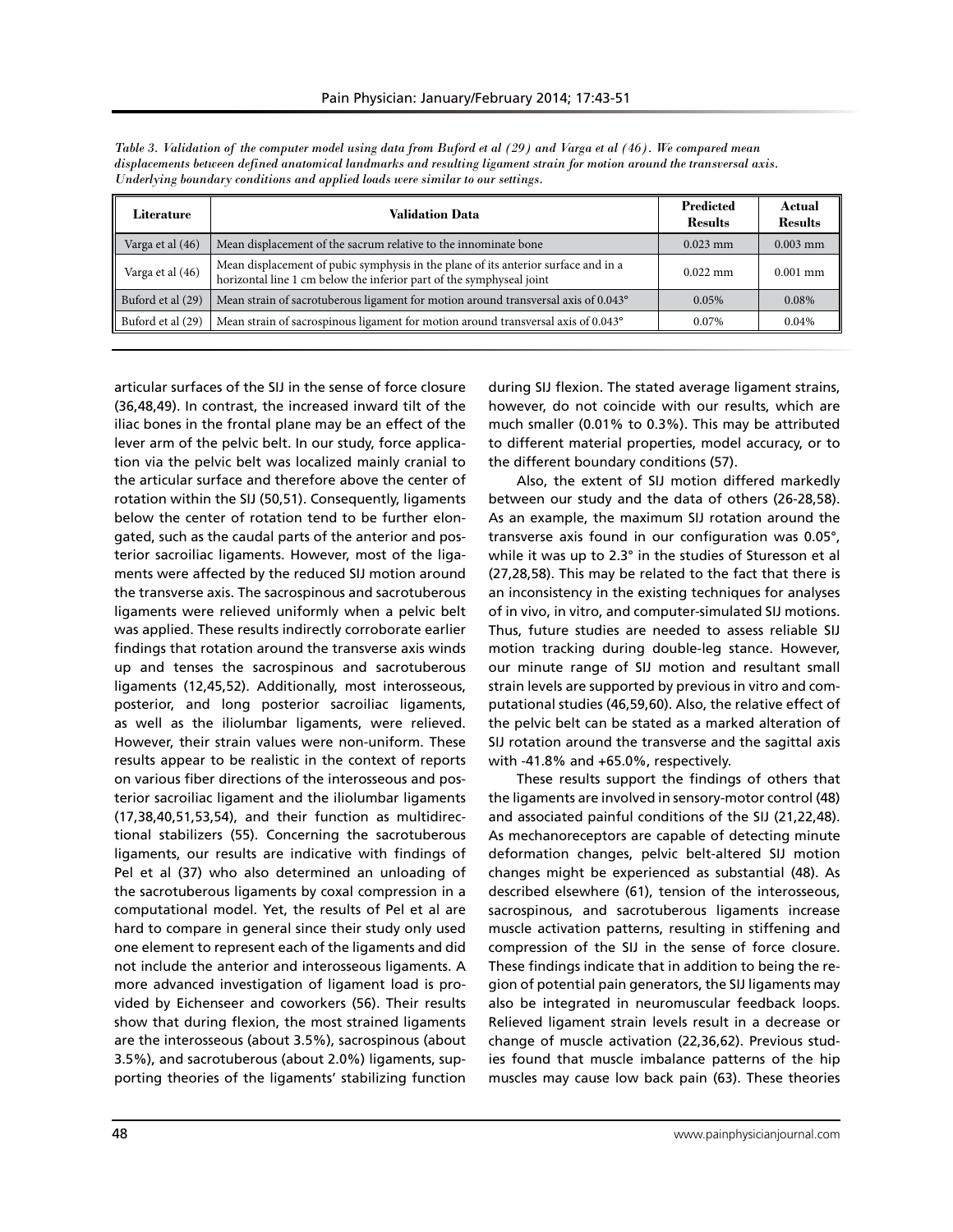on interaction between ligaments and muscles grouped around the SIJ likely explain how pelvic belts contribute to reduced low back pain, as reviewed comprehensively elsewhere (12,21,64). This theory, however, requires more study to prove the quantitative involvement of ligaments in sensory-motor control.

The given data on the effects of pelvic belts on the ligaments have several limitations. It is a simplification of the complex reality to assign homogenous and linear material properties to examine the behavior of bones, cartilage, and ligaments. The same is true for the chosen boundary conditions, even if they were selected carefully to conform to natural SIJ motion. Furthermore, the model is limited by the exclusion of muscle forces from the osteoligamentous model, and the use of iliotibial tract material properties to characterize the ligament strain behavior. In total, this computational approach can be regarded as an abstraction of the pelvis. This approach, however, can help to understand the complexity of ligament biomechanics. To enhance the validity of our results, we suggest performing further validation and sensitivity studies of the computer model with patients or body donors. Additionally, reliable mechanical data for the ligaments are needed. Despite the relatively large number of spring elements used for the ligaments, even larger numbers of spring elements are required to deepen our understanding of the interaction of the ligaments on SIJ motion.

Virtual analyses of pelvic belt effects on the SIJ re-

veal that pelvic belts alter joint motion and cause partial relief of ligament strain. SIJ motion and ligament strain are altered to a minimal absolute amount, but relatively the effect is large. These findings indicate that beside the ligaments' function as passive stabilizers, they may also be involved in active feedback mechanisms as sensitive regulators of joint position. Consequently, pelvic belts would likely be of therapeutic effect in patients with pain originating from the SIJ.

## **ACKNOWLEDGMENTS**

The authors would like to thank Heike Röder for her assistance in gaining computed tomography data, Michael Werner and Jochen Handwerk for their support with Ansys and Geomagic, and Lisa Peterson for proofreading the manuscript as a native speaker. The Bauerfeind AG provided financial support.

## Disclaimer:

There was no external funding in the preparation of this manuscript.

# Conflict of interest

Each author certifies that he or she, or a member of his or her immediate family, has no commercial association (i.e., consultancies, stock ownership, equity interest, patent/licensing arrangements, etc.) that might pose a conflict of interest in connection with the submitted manuscript.

## **REFERENCES**

- Cusi MF. Paradigm for assessment and treatment of SIJ mechanical dysfunction. *J Bodyw Mov Ther* 2010; 14:152-161.
- 2. Daum WJ. The sacroiliac joint: An underappreciated pain generator. *Am J Orthop* 1995; 24:475-478.
- 3. Fortin JD, Vilensky JA, Merkel GJ. Can the sacroiliac joint cause sciatica? *Pain Physician* 2003; 6:269-271.
- 4. Cohen SP. Sacroiliac joint pain: A comprehensive review of anatomy, diagnosis, and treatment. *Anesth Analg* 2005; 101:1440-1453.
- 5. Schwarzer AC, Aprill CN, Bogduk N. The sacroiliac joint in chronic low back pain. *Spine (Phila Pa 1976)* 1995; 20:31-37.
- 6. Forst SL, Wheeler MT, Fortin JD, Vilensky JA. The sacroiliac joint: Anatomy, physiology and clinical significance.

*Pain Physician* 2006; 9:61-67.

- 7. Hansen HC, McKenzie-Brown AM, Cohen SP, Swicegood JR, Colson JD, Manchikanti L. Sacroiliac joint interventions: A systematic review. *Pain Physician* 2007; 10:165-184.
- 8. McKenzie-Brown AM, Shah RV, Sehgal N, Everett CR. A systematic review of sacroiliac joint interventions. *Pain Physician* 2005; 8:115-125.
- 9. Rupert MP, Lee M, Manchikanti L, Datta S, Cohen SP. Evaluation of sacroiliac joint interventions: a systematic appraisal of the literature. *Pain Physician* 2009; 12:399-418.
- 10. Simopoulos TT, Manchikanti L, Singh V, Gupta S, Hameed H, Diwan S et al. A systematic evaluation of prevalence and diagnostic accuracy of sacroiliac

joint interventions. *Pain Physician* 2012; 15:E305-E344.

- 11. Freburger JK, Riddle DL. Using published evidence to guide the examination of the sacroiliac joint region. *Phys Ther* 2001; 81:1135-1143.
- 12. Vleeming A, Schuenke MD, Masi AT, Carreiro JE, Danneels L, Willard FH. The sacroiliac joint: An overview of its anatomy, function and potential clinical implications. *J Anat* 2012; 221:537-567.
- 13. Snijders CJ, Hermans PFG, Niesing R, Spoor CW, Stoeckart R. The influence of slouching and lumbar support on iliolumbar ligaments, intervertebral discs and sacroiliac joints. *Clin Biomech (Bristol, Avon)* 2004; 19:323-329.
- 14. Rothkötter HJ, Berner W. Failure load and displacement of the human sacroiliac joint under in vitro loading. *Arch*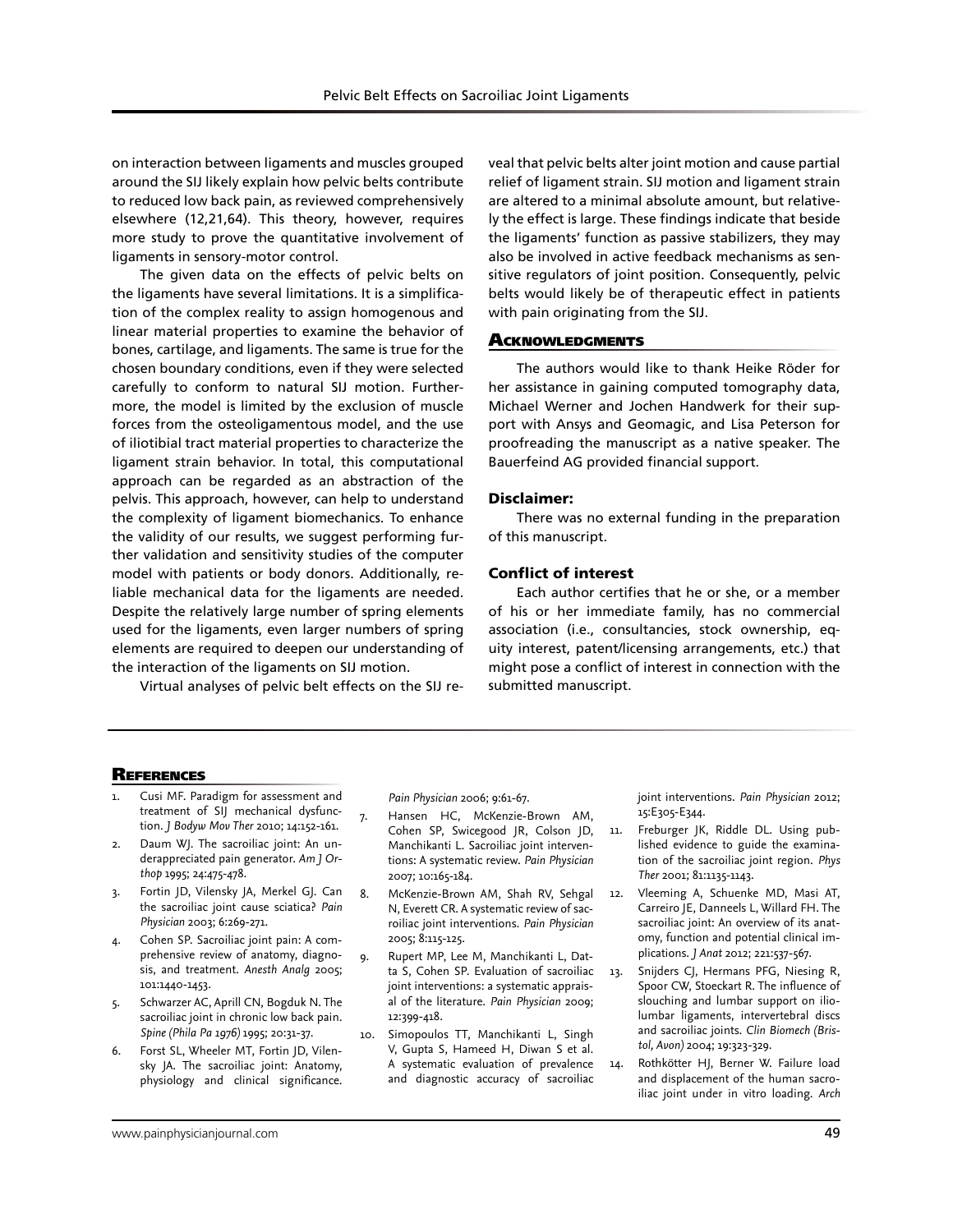*Orthop Trauma Surg* 1988; 107:283-287.

- Aihara T, Takahashi K, Yamagata M, Moriya H, Shimada Y. Does the iliolumbar ligament prevent anterior displacement of the fifth lumbar vertebra with defects of the pars? *J Bone Joint Surg Br* 2000; 82:846-850.
- 16. Scolumb L, Terry RJ. Influence of the sacrotuberous and sacrospinous ligaments in limited movements of the sacroiliac joint. *JAMA* 1926; 87:307-309.
- 17. Pool-Goudzwaard A, van Hoek Dijke G, Mulder P, Spoor C, Snijders C, Stoeckart R. The iliolumbar ligament: Its influence on stability of the sacroiliac joint. *Clin Biomech (Bristol, Avon)* 2003; 18:99-105.
- 18. Panjabi MM. The stabilizing system of the spine. Part I. Function, dysfunction, adaptation, and enhancement. *J Spinal Disord* 1992; 5:383-389.
- 19. Dujardin FH, Roussignol X, Hossenbaccus M, Thomine JM. Experimental study of the sacroiliac joint micromotion in pelvic disruption. *J Orthop Trauma* 2002; 16:99-103.
- 20. Vleeming A, van Wingerden J, Dijkstra P, Stoeckart R, Snijders CJ, Stijnen T. Mobility of the sacroiliac joint in the elderly: a kinematic and rotational study. *Clin Biomech (Bristol, Avon)* 1992; 4:170-176.
- 21. Arumugam A, Milosavljevic S, Woodley S, Sole G. Effects of external pelvic compression on form closure, force closure, and neuromotor control of the lumbopelvic spine - A systematic review. *Man Ther* 2012; 17:275-284.
- 22. Jung H, Jeon H, Oh D, Kwon O. Effect of the pelvic compression belt on the hip extensor activation patterns of sacroiliac joint pain patients during one-leg standing: A pilot study. *Man Ther* 2012; 18:143-148.
- 23. Massoud Arab A, Reza Nourbakhsh M, Mohammadifar A. The relationship between hamstring length and gluteal muscle strength in individuals with sacroiliac joint dysfunction. *J Man Manip Ther* 2011; 19:5-10.
- 24. Shadmehr A, Jafarian Z, Talebian S. Changes in recruitment of pelvic stabilizer muscles in people with and without sacroiliac joint pain during the active straight-leg-raise test. *J Back Musculoskelet Rehabil* 2012; 25:27-32.
- 25. Bechtel R. Physical characteristics of the axial interosseous ligament of the human sacroiliac joint. *Spine J* 2001; 1:255-259.
- 26. Miller JA, Schultz AB, Andersson GB.

Load-displacement behavior of sacroiliac joints. *J Orthop Res* 1987; 5:92-101.

- 27. Sturesson B, Uden A, Vleeming A. A radiostereometric analysis of movements of the sacroiliac joints during the standing hip flexion test. *Spine (Phila Pa 1976)* 2000; 25:364-368.
- 28. Sturesson B, Uden A, Vleeming A. A radiostereometric analysis of the movements of the sacroiliac joints in the reciprocal straddle position. *Spine (Phila Pa 1976)* 2000; 25:214-217.
- 29. Buford WL, Moulton DL, Gugala Z, Lindsey RW. The sacroiliac spine - computer simulation of motion and modeling of the ligaments. *Conf Proc IEEE Eng Med Biol Soc* 2010; 2010:5117-5120.
- 30. Szadek KM, Hoogland PV, Zuurmond WW, Lange JJ de, Perez RS. Nociceptive nerve fibers in the sacroiliac joint in humans. *Reg Anesth Pain Med* 2008; 33:36-43.
- 31. Szadek KM, Hoogland PVJM, Zuurmond WWA, Lange JJ de, Perez RSGM. Possible nociceptive structures in the sacroiliac joint cartilage: An immunohistochemical study. *Clin Anat* 2010; 23:192-198.
- 32. Fortin JD, Washington WJ, Falco FJ. Three pathways between the sacroiliac joint and neural structures. *AJNR Am J Neuroradiol* 1999; 20:1429-1434.
- 33. Vilensky JA, O'Connor BL, Fortin JD, Merkel GJ, Jimenez AM, Scofield BA et al. Histologic analysis of neural elements in the human sacroiliac joint. *Spine (Phila Pa 1976)* 2002; 27:1202-1207.
- 34. Damen L, Spoor CW, Snijders CJ, Stam HJ. Does a pelvic belt influence sacroiliac joint laxity? *Clin Biomech (Bristol, Avon)* 2002; 17:495-498.
- 35. Mens JMA, Damen L, Snijders CJ, Stam HJ. The mechanical effect of a pelvic belt in patients with pregnancy-related pelvic pain. *Clin Biomech (Bristol, Avon)* 2006; 21:122-127.
- 36. Park K, Kim S, Oh D. Effects of the pelvic compression belt on gluteus medius, quadratus lumborum, and lumbar multifidus activities during side-lying hip abduction. *J Electromyogr Kinesiol* 2010; 20:1141-1145.
- 37. Pel JJM, Spoor CW, Goossens RHM, Pool-Goudzwaard AL. Biomechanical model study of pelvic belt influence on muscle and ligament forces. *J Biomech* 2008; 41:1878-1884.
- 38. Hammer N, Steinke H, Böhme J, Stadler J, Josten C, Spanel-Borowski K. Descrip-

tion of the iliolumbar ligament for computer-assisted reconstruction. *Ann Anat* 2010; 192:162-167.

- 39. Hammer N, Steinke H, Slowik V, Josten C, Stadler J, Böhme J et al. The sacrotuberous and the sacrospinous ligament- -a virtual reconstruction. *Ann Anat* 2009; 191:417-425.
- 40. Steinke H, Hammer N, Slowik V, Stadler J, Josten C, Böhme J et al. Novel insights into the sacroiliac joint ligaments. *Spine (Phila Pa 1976)* 2010; 35:257-263.
- 41. Jones AC, Wilcox RK. Finite element analysis of the spine: Towards a framework of verification, validation and sensitivity analysis. *Med Eng Phys* 2008; 30:1287-1304.
- 42. Hammer N, Steinke H, Lingslebe U, Bechmann I, Josten C, Slowik V et al. Ligamentous influence in pelvic load distribution. *Spine J* 2013; 13:1321-1330.
- 43. Hammer N, Lingslebe U, Aust G, Milani T, Hädrich C, Steinke H. Ultimate stress and age-dependent deformation characteristics of the iliotibial tract. *J Mech Behav Biomed Mater* 2012:81-86.
- 44. Steinke H, Lingslebe U, Böhme J, Slowik V, Shim V, Hädrich C et al. Deformation behavior of the iliotibial tract under different states of fixation. *Med Eng Phys* 2012; 34:1221-1227.
- 45. Vleeming A, Stoeckart R, Snijders CJ. The sacrotuberous ligament; a conceptual approach to its dynamic role in stabilizing the sacroiliac joint. *Clin Biomech (Bristol, Avon)* 1989; 4:201-203.
- 46. Varga E, Dudas B, Tile M. Putative proprioceptive function of the pelvic ligaments: Biomechanical and histological studies. *Injury* 2008; 39:858-864.
- 47. Vleeming A, Buyruk HM, Stoeckart R, Karamursel S, Snijders CJ. An integrated therapy for peripartum pelvic instability: A study of the biomechanical effects of pelvic belts. *Am J Obstet Gynecol* 1992; 166:1243-1247.
- 48. Vleeming A. *Movement Stability and Lumbopelvic Pain*. 2nd ed. Churchill Livingstone, Edinburgh, 2007.
- 49. Takasaki H, Iizawa T, Hall T, Nakamura T, Kaneko S. The influence of increasing sacroiliac joint force closure on the hip and lumbar spine extensor muscle firing pattern. *Man Ther* 2009; 14:484-489.
- 50. Farabeuf L. Sur l'anatomie et la physiologie des articulations sacro-iliaques avant et après la symphyséotomie. *Gynecol Obstet (Paris)* 1894; 41:407-420.
- 51. Puhakka KB, Melsen F, Jurik AG, Boel